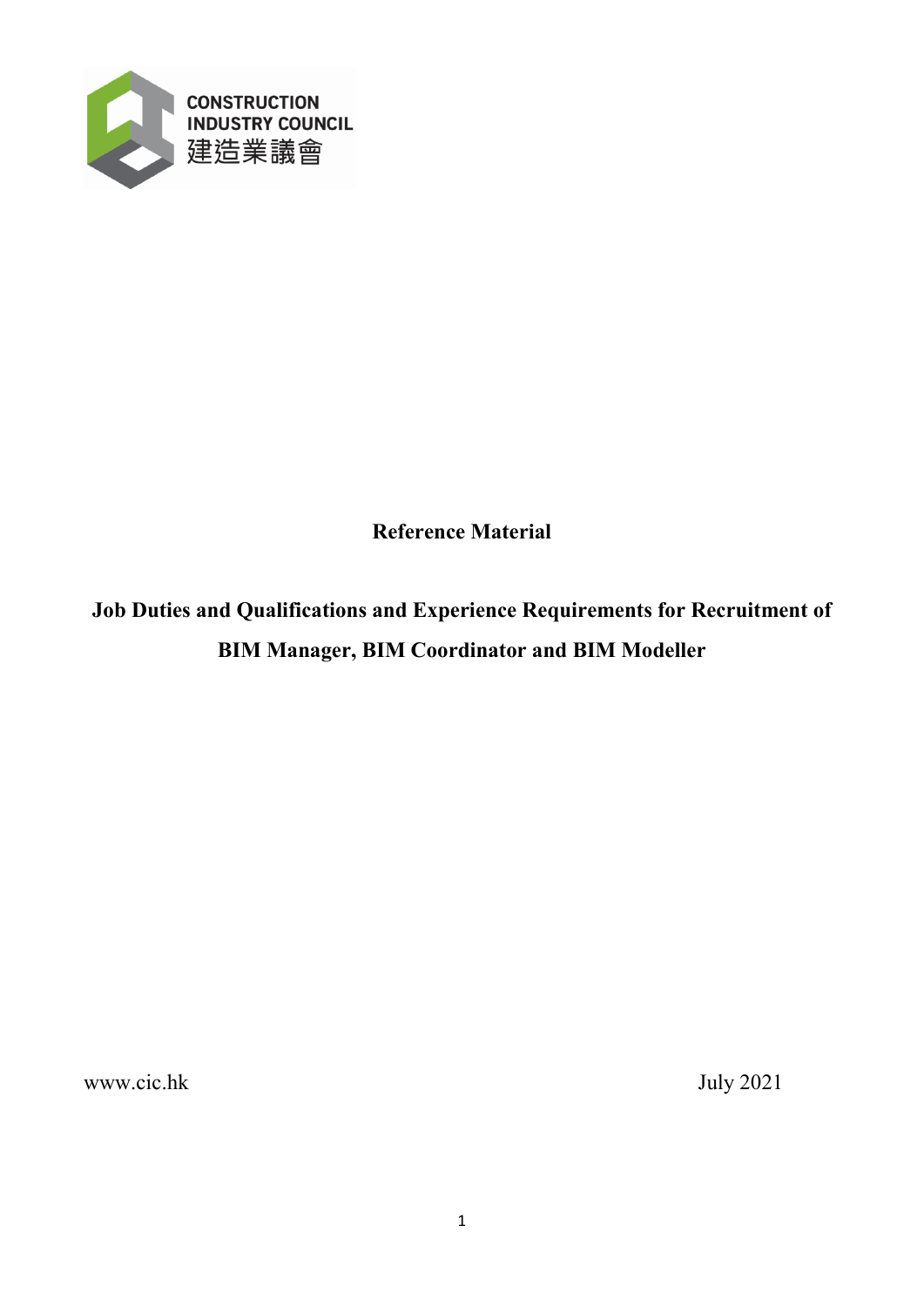# **Disclaimer**

In this publication, the Construction Industry Council (CIC) has provided for reference the sample job duties, qualifications, experience requirements and attributes of respective BIM personnel. The prospective employers are free to specify the exact requirements according to their own needs.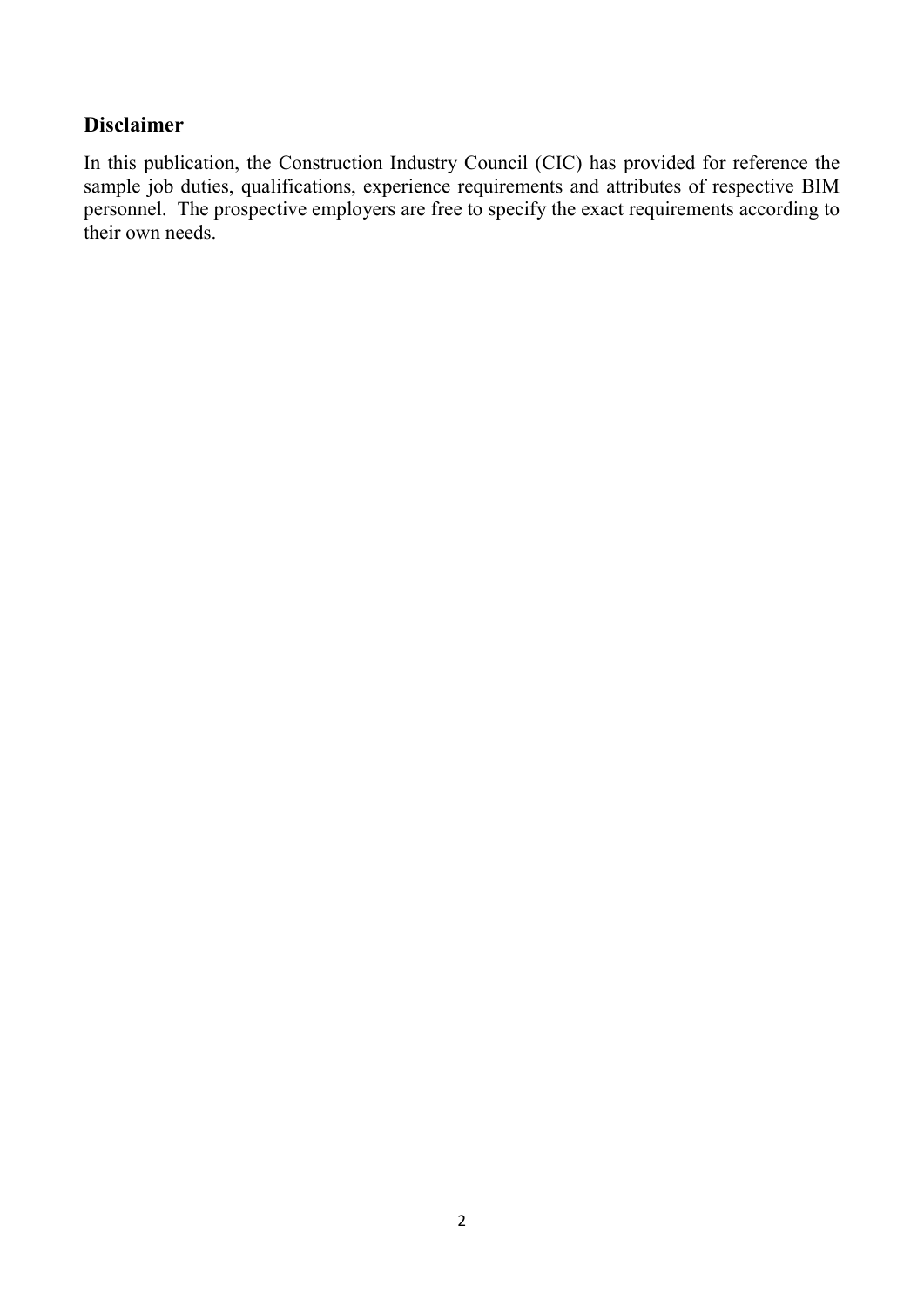# **BIM Manager**

## Job Duties

- BIM Policy and Strategy
	- o Develop BIM policy, strategy and implementation plan for the organisation and its projects.
	- o Develop BIM quality assurance/quality control policy.
	- o Recommend project-wide Common Data Environment (CDE), BIM hardware and software, and related technologies to be used, BIM staffing requirements and BIM modelling strategy / protocol.
	- o Resolve BIM implementation issues.
- Management
	- o Assess the BIM resources requirements, organise and coordinate the resources of the BIM teams for the projects.
	- o Manage the cost effective deployment of the BIM resources including manpower, hardware and software, and related technologies.
	- o Monitor, manage and report the time, cost and quality performance of BIM implementation in projects.
- **BIM** Project
	- o Work with the project teams to develop and implement BIM technologies, BIM Execution Plans, workflows and processes, enforcement and quality audits.
	- o Lead the BIM implementation in the projects to meet the objectives of the projects.
	- o Oversee the quality and timely delivery of the BIM deliverables in the projects, maintain a clear and up-to-date register, and ensure and sign off the quality of the deliverables.
	- o Manage and monitor the (internal and external) BIM teams and BIM consultants.
	- o Lead BIM-related coordination workshops and monthly progress meetings, and maintain records of attendance and decisions made.
	- o Lead the BIM teams to ensure that the execution of BIM in projects complies with the relevant BIM standards and project specifications and requirements.
	- o Provide technical support on BIM-related aspects to contract preparation, tendering/tender assessment and subletting.
- **BIM Development and Training** 
	- o Explore and evaluate the suitability and benefits of new CDE and BIM-related software and related technologies for use in the projects.
	- o Carry out research and development of BIM software and related technologies and develop streamlined workflows to meet the needs of the BIM uses/applications of the projects.
	- o Lead the BIM training in corporate and project level and assess and certify the BIM staff competence prior to allowing them to carry the relevant items of BIM work.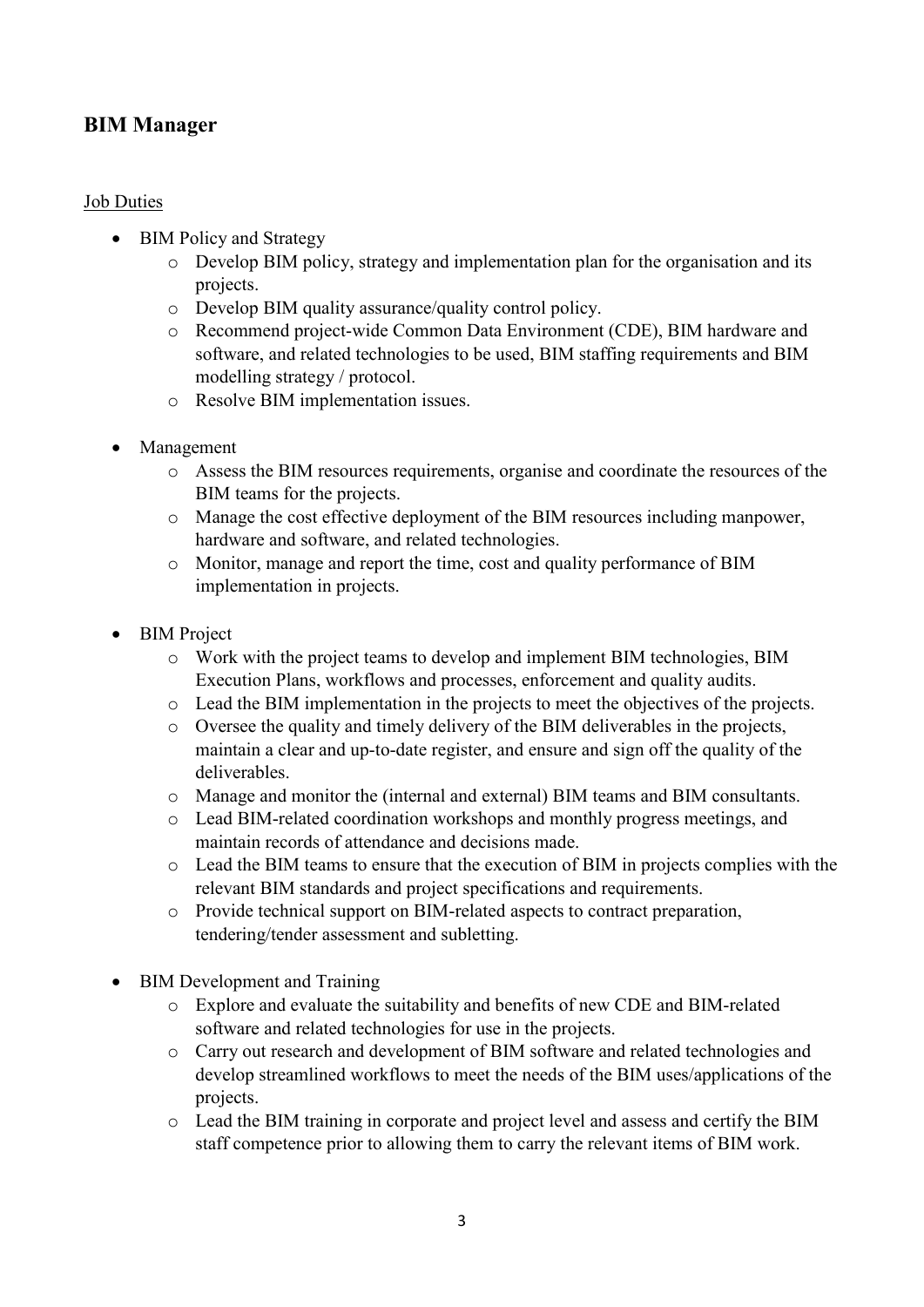#### Qualifications and Experience Requirements and Attributes

- Shall be a CIC-Certified BIM Managers (CCBM).
- Possess good practical experience in the areas such as planning, design, contract administration and execution of BIM projects in the areas of design management and specification, quantity surveying, construction management, project management, cost and programme management, and property management; quality assurance, etc.
- Possess good communication, interpersonal and team management skills and be proactive and positive.

*(Note: The exact experience required depends on the nature of work to be assigned in the job and this should be specified by the employer taking into account the project and organisation needs. A professional architect, engineer or surveyor meeting the requirements may take up the role of a BIM Manager)\*.*

\* *The words in brackets are guidance notes, which should be deleted and NOT to be printed out in the formal issue.*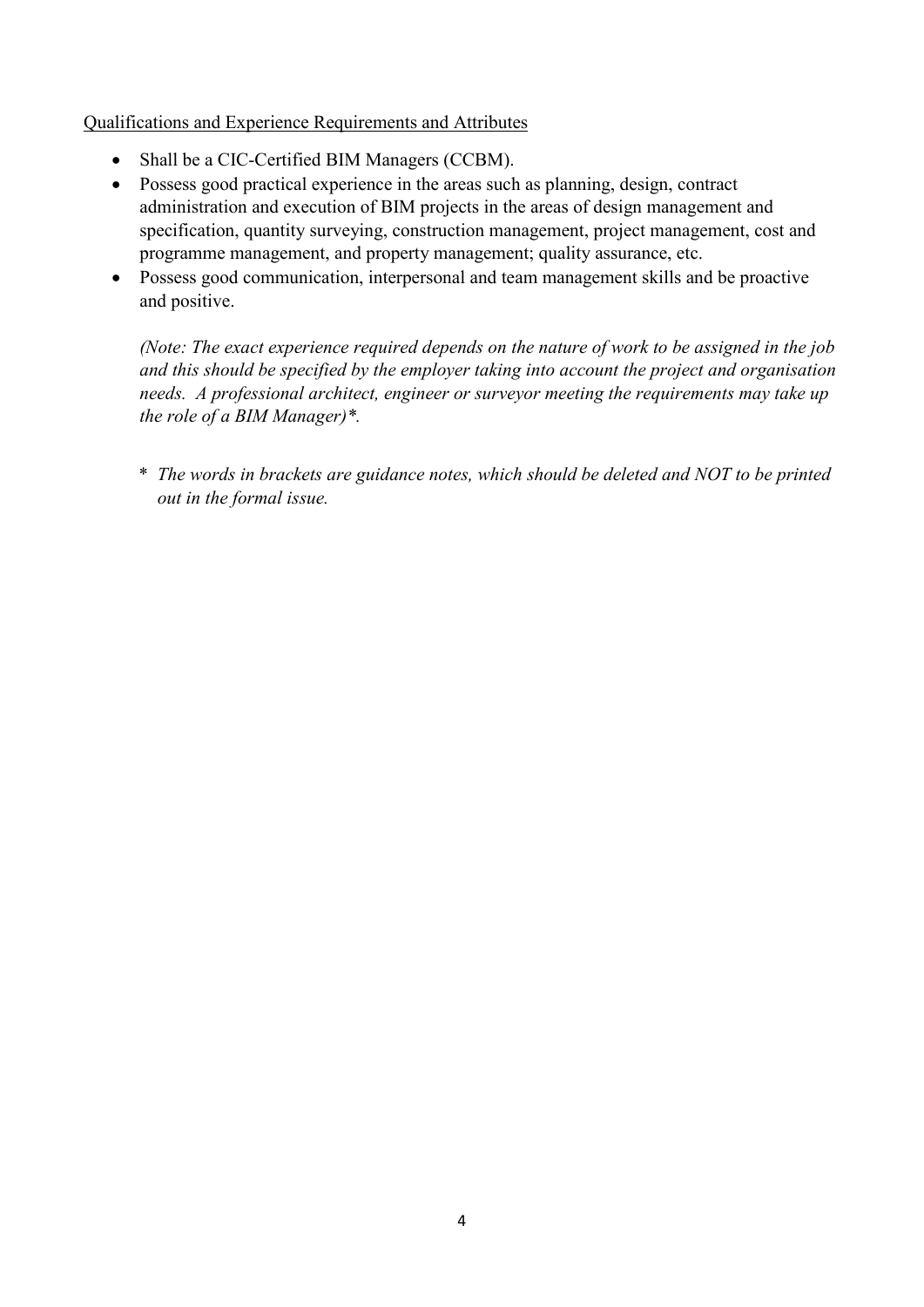## **BIM Coordinator**

### Job Duties

- BIM Project
	- o Supervise the work of BIM modellers in BIM implementation, and carry out the duties of a BIM modeller if necessary.
	- o Supervise the production and revision of BIM models and maintain the BIM dataset for various BIM Uses/applications in accordance with the relevant BIM Execution Plan, BIM standards and project specifications.
	- o Oversee the project schedule, quality and internal manpower arrangement for BIM projects.
	- o Coordinate and assist in BIM implementation and ensure all project BIM deliverables comply with the relevant BIM standards and project specifications and requirements.
	- o Assist the BIM Manager in BIM-related reporting or meetings.
- BIM Coordination
	- o Assist and support the BIM Manager in BIM collaboration and coordination with the Employer, consultants, contractor, subcontractors, suppliers and others in construction team to meet the objectives of the project.
	- o Communicate and coordinate with different external project stakeholders in the various disciplines, including architects, engineers, surveyors, and the internal BIM operation team to maximise the utilisation of BIM from planning, design, construction, operation to asset and facility management and maintenance (if applicable) of the built asset.
- BIM Training
	- o Provide training at corporate, project and team level.
	- o Prepare on-the-job training materials, videos, user manual, etc.

#### Qualifications and Experience Requirements and Attributes

• Shall be a CIC-Certified BIM Coordinator (CCBC).

For an applicant who is not yet a CCBC, he/she shall have:

- o a recognised diploma (or equivalent) in Qualifications Framework Level 4 or above in architecture, engineering, surveying, building or construction, or equivalent;
- o a minimum of three years related construction project experience, and a minimum of one year practical experience in BIM projects;
- o good knowledge of BIM standards including those published by the CIC and relevant international standards related to BIM; and
- o good knowledge and skills in the BIM hardware and software, and plug-ins required to be used.
- Possess good practical experience in project coordination of BIM and construction projects.
- Possess good communication, interpersonal and coordination skills, and be proactive and positive.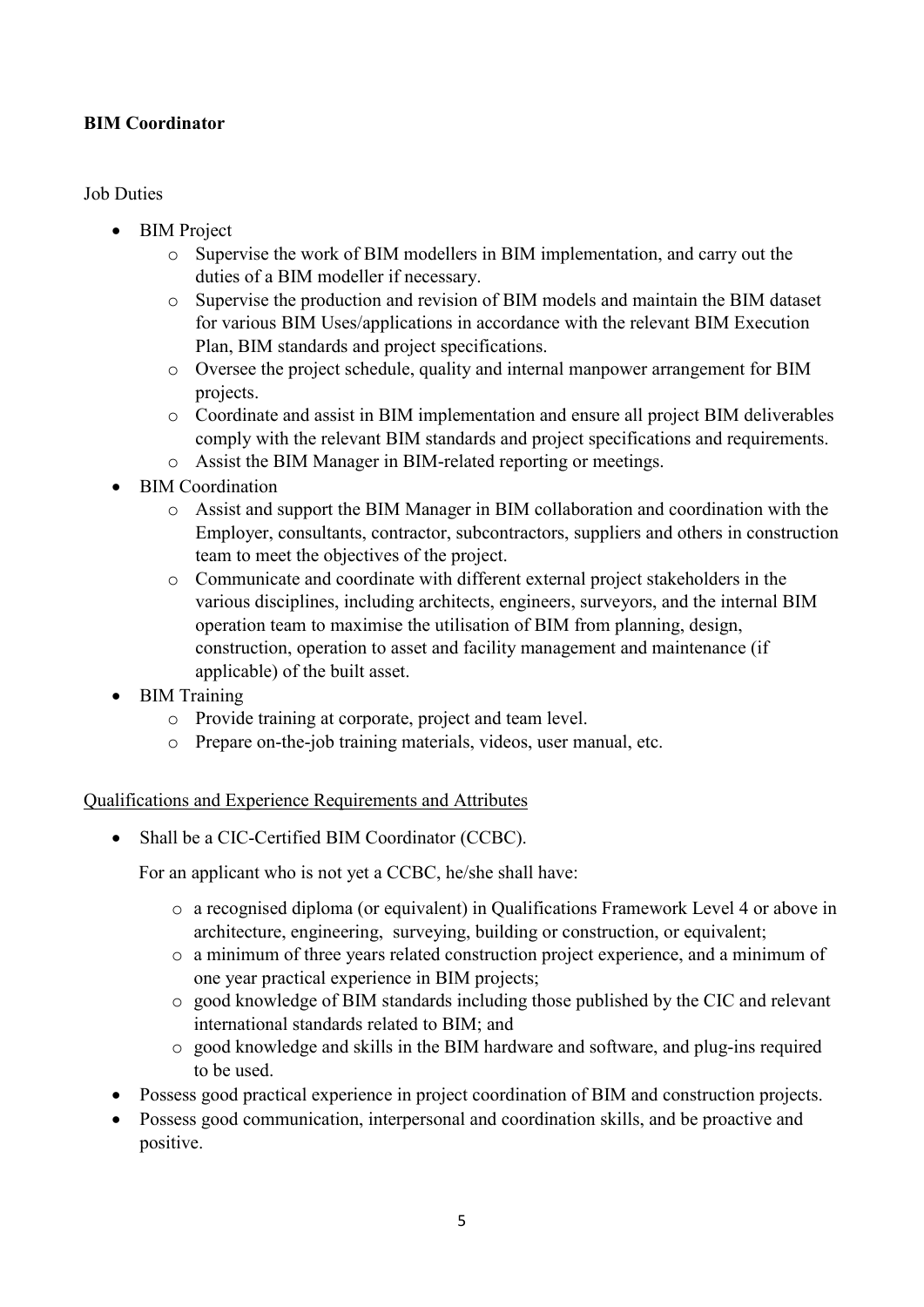*(Note: The exact coordination experience in the disciplines such as architectural, structural, MEP, etc., depends on the nature of work to be assigned in the job and this should be specified by the employer. An assistant professional in the architectural, engineering or surveying discipline meeting the requirements may take up the role of a BIM Coordinator. For a person who is not yet a CCBC but found to be acceptable, the employer shall in the offer require the successful applicant to complete a CIC accredited BIM coordinator course and obtain a completion training certificate, within 6 months of appointment, to reinforce his/her BIM competence)\*.*

\* *The words in brackets are guidance notes, which should be deleted and NOT to be printed out in the formal issue.*